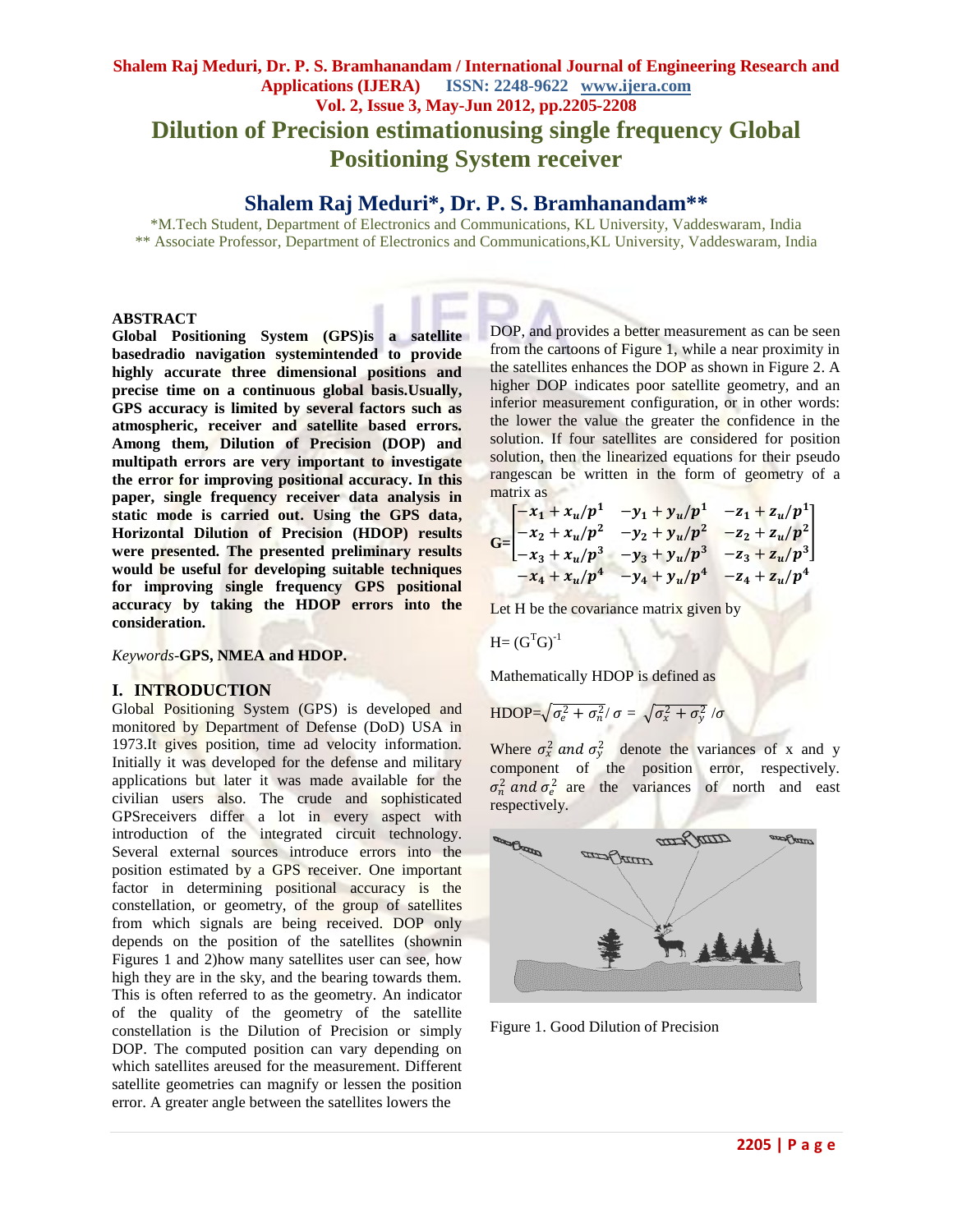### **Shalem Raj Meduri, Dr. P. S. Bramhanandam / International Journal of Engineering Research and Applications (IJERA) ISSN: 2248-9622 www.ijera.com Vol. 2, Issue 3, May-Jun 2012, pp.2205-2208**



Figure 2.Poor Dilution of Precision

There are GPS receivers for different purposes such as military, geodetic surveying and time transfer (Parkinson et al, 1996). Single frequency GPS receiver receives L1 (1575 MHz) signals only. The positional information computed by the GPS module will be transmitted in a standard format called National Marie Time Electronics Association (NMEA) data format. The National Marine Electronics Association (NMEA-0183)standard defines electrical signal requirements, data transmission protocol, timing and specific sentence formats for a 9600-baud serial data bus (pcptpp030.psychologie.uni-regensburg.de). The NMEA has developed a specification that defines the interface between various pieces of marine electronic equipment. The standard permits marine electronics to send information to computers and to other marine equipment (www.gpsinformation.org).

# **II. NMEA SENTENCE FORMAT**

NMEA is a standard protocol, used by GPS receivers to transmit data. NMEA output isEIA-422A which is a standard of Electronic Industries Alliance, but for most purposesonecan consider it as a RS-232 compatible. The NMEA -0183 standard uses a simple ASCII (American Standard Code for Information Interchange) serial communications protocol. Each sentence begins with a dollar sign (\$) and ends with a carriage return linefeed (<CR><LF>). Data is comma delimited. All commas must be included as they act as markers. Some GPS satellites do not send some of the fields. A checksum is optionally added (in a few cases it is mandatory). Following the \$ is the address field aaccc. aa is the device id. GP is used to identify GPS data. Transmission of the device ID is usually optional. ccc is the sentence formatter, otherwise known as the sentence name.Among the twelve NMEA strings received from single frequency GPS receiver, \$GPGGA is most popular because it contains navigational data that is most commonly sought after. \$GPGGA is the only string that reports latitude, longitude as well as altitude.

The decode of GPGGA string received by a GPS receiver is shown in Table .2

| Port                                          | COM <sub>1</sub> |
|-----------------------------------------------|------------------|
| Bits per second                               |                  |
| $[2400, 4800, 9600, \ldots]$                  | 4800             |
| Data bits                                     | 8                |
| Parity bits                                   | None             |
| Stop bits                                     | 1                |
| Flow control<br>[XON/XOFF,<br>Hardware, None] | Hardware         |
|                                               |                  |

**Table 1:**Port settings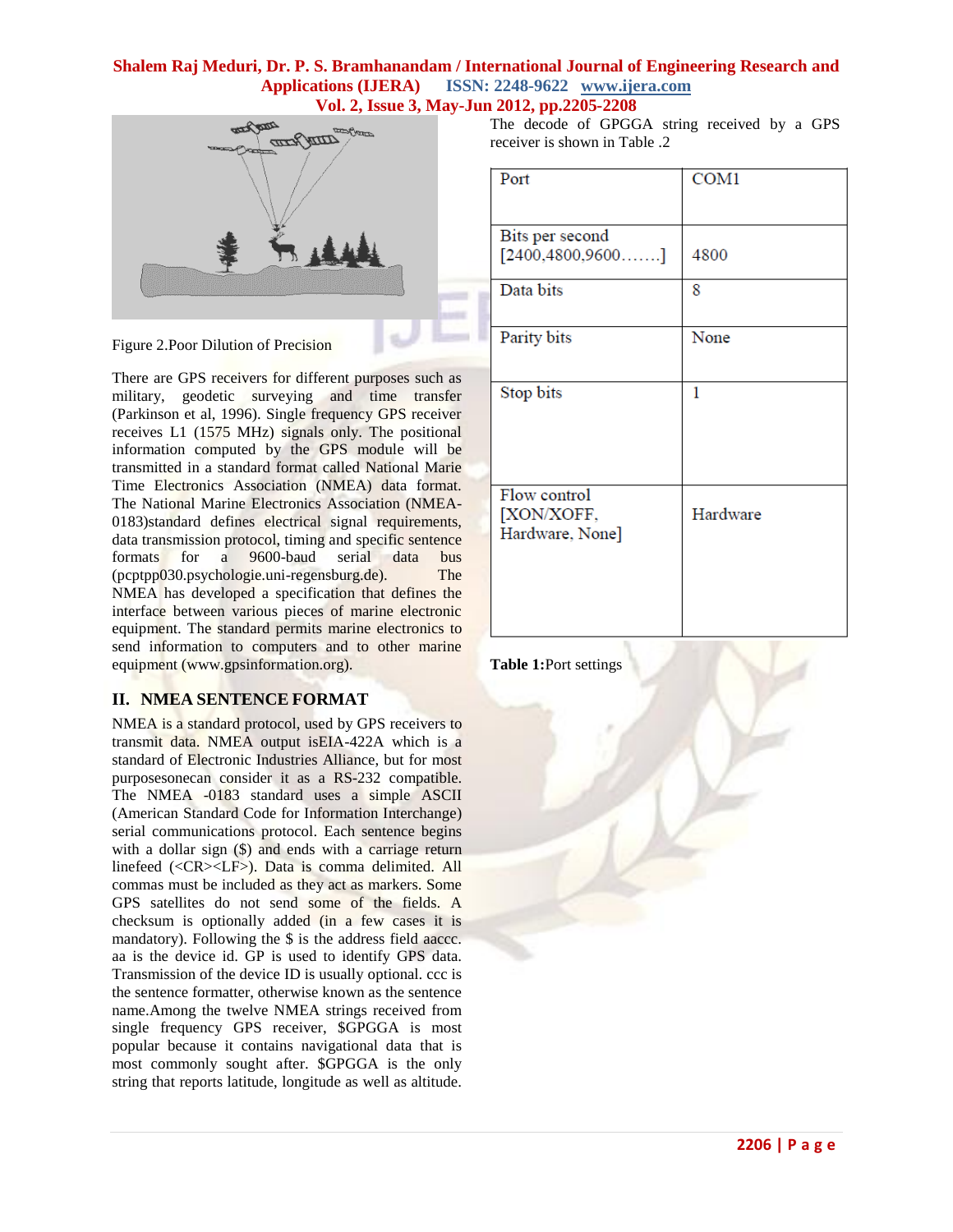### **Shalem Raj Meduri, Dr. P. S. Bramhanandam / International Journal of Engineering Research and Applications (IJERA) ISSN: 2248-9622 www.ijera.com Vol. 2, Issue 3, May-Jun 2012, pp.2205-2208**

| \$GPGGA, 091459,1724.489, N, 07831.083, E,<br>1,03,3.9,0491,M, 01.9,M,, *6D |                                                            |  |
|-----------------------------------------------------------------------------|------------------------------------------------------------|--|
| <b>GGA</b>                                                                  | GPS fix data                                               |  |
| 091459                                                                      | Fix taken at 09:14:59 UTC                                  |  |
| 1724.489,N                                                                  | Latitude 17 degrees 24.489<br>minutes. North               |  |
| 7831.083,E                                                                  | Longitude 78 degrees 31.083<br>minutes. East               |  |
| 1                                                                           | <b>Position Fix Quality</b>                                |  |
|                                                                             | $0 = invalid$                                              |  |
|                                                                             | $1 = GPS$ fix (SPS)                                        |  |
|                                                                             | $2 = DGPS$ fix                                             |  |
|                                                                             | $3 = PPS fix$                                              |  |
|                                                                             | $4 = Real Time Kinematics$<br>(RTK)                        |  |
|                                                                             | $5 =$ Float RTK                                            |  |
|                                                                             | $6 =$ estimated (dead<br>reckoning                         |  |
|                                                                             | $7 =$ Manual input mode                                    |  |
|                                                                             | $8 =$ Simulation mode                                      |  |
| 03                                                                          | Number of satellites being<br>tracked                      |  |
| 3.9                                                                         | <b>Horizontal Dilution of Position</b><br>(HDOP)           |  |
| 491,M                                                                       | Altitude in Meters, above mean<br>sea level                |  |
| 01.9 <sub>M</sub>                                                           | Height of geoid (mean sea level)<br>above WGS84 ellipsoid. |  |
| <b>Empty</b> field                                                          | Time in seconds since last<br>DGPS update                  |  |
| <b>Empty</b> field                                                          | <b>DGPS</b> station ID number                              |  |
| $*6D$                                                                       | The checksum data, always<br>begins with *                 |  |
|                                                                             |                                                            |  |
|                                                                             |                                                            |  |
|                                                                             |                                                            |  |

**Table 2:**Decode of \$GPGGA NMEA string from

#### **III. RESULTS AND DISCUSSIONS**

Understanding of GPS observables is very essential for the navigational applications. The significance of typical GPS observable variations ispresented here. The results of GPS satellite information are provided to assess the receiver system performance. The data is

acquired in static mode correspond to 26th November 2011, 09.00 hrs (UTC) at KLU (Geog. Lat.  $16.26^{\circ}$ N,Geog. Long.80.37 $^{\circ}$ E). Fig. 3 shows the receiver latitudinal positional variations. The receiver position is estimated as Latitude: 16.26640 N. Fig. 4 shows the receiver longitudinal positional variations. The receiver position is estimated as Latitude: 80.37330 E. Fig.5 shows number of visible satellites. From the figure, it can be seen that most of time more than four satellites are visible. Fig.6 represents Horizontal Dilution of Precision (HDOP) results. DOP is an indication of the quality of the results that can be expected from a GPS point position (Hoffmann, 2001). It is a measure based solely on the geometry of the satellites.







Figure 4: Longitudinal positional variations using single frequency GPS receiver